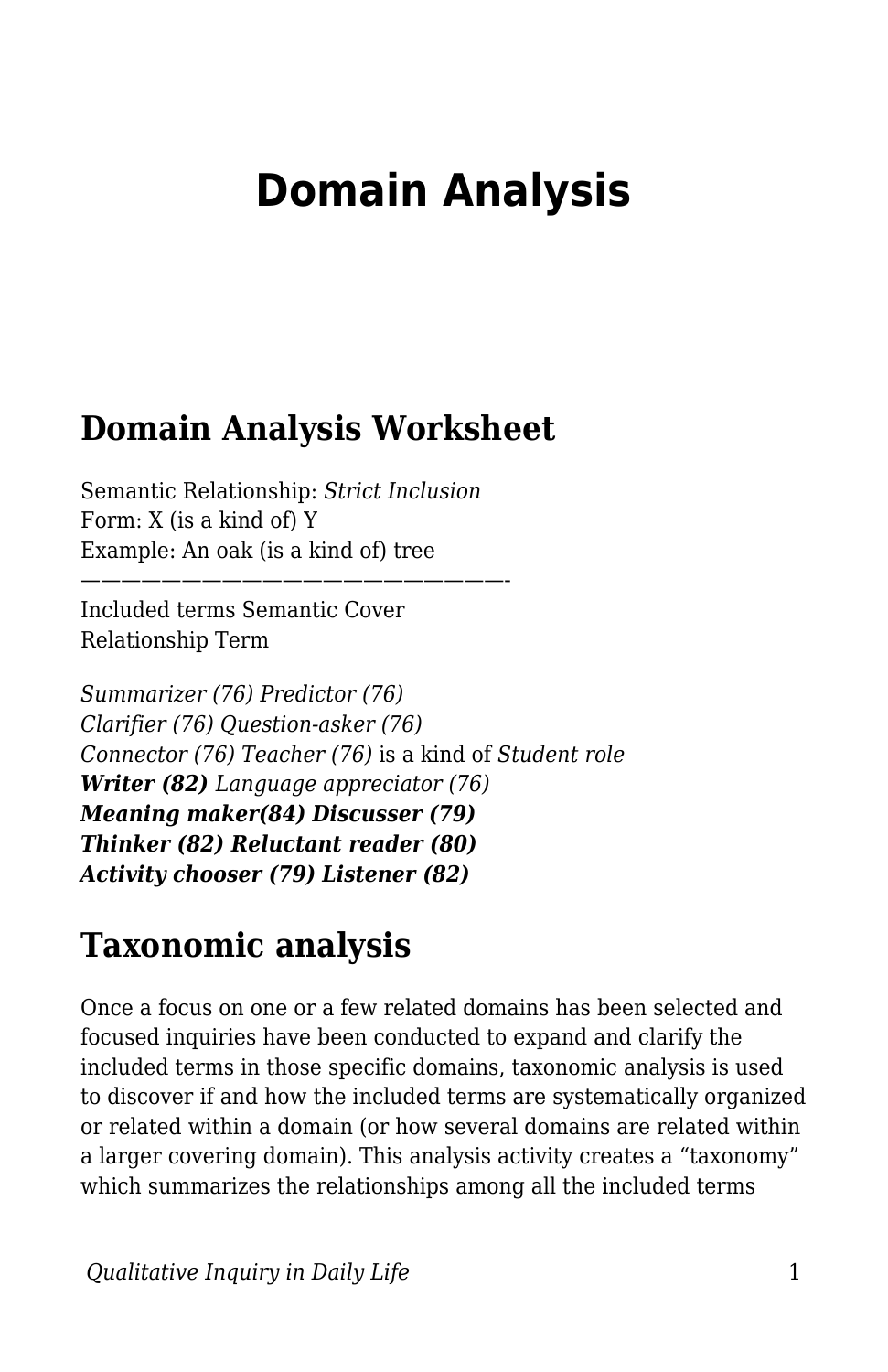inside a given domain. It reveals subsets of the domain and the ways they are related to the whole domain. It may also reveal multiple levels of subsets (subsets of included terms).

Although experienced qualitative inquirers are likely to conduct taxonomic analysis as an extension of domain analysis in a single process, by following the steps presented below, the beginning inquirer can develop these skills systematically.

#### **Step 1. Select a domain for taxonomic analysis**

This should be one of the domains you selected in previous assignments for domain analysis and focused inquiry. It should also be one of the domains for which you have the most information, although you will probably discover even more included terms for the domain during the taxonomic analysis. For the sake of the example begun above, we will continue to use the domain cover term: Student roles.

#### **Step 2. Look for similarities based on the same semantic relationship used in the domain**

This involves looking at the included terms in the selected domain to see if any of them are similar enough that they can be grouped together as items in a subset of a more inclusive term. For example, the seven original roles identified on page 76 are all similar in the sense that they were *assigned* to the students as part of the "reciprocal reading" activity in which the class was engaged. In the taxonomy, they could be organized under subset term, "teacher assigned roles." In addition, several of the other terms reflect expectations Dave had for the students in comments he made to them while conducting the class. Terms such as writer, meaning maker, thinker, discusser, and listener could be organized under the subset term, "teacher expected roles." The included term, "activity chooser" reflects the students' spontaneous response when Dave asked if they want to move to discussion or continue listening to him read. This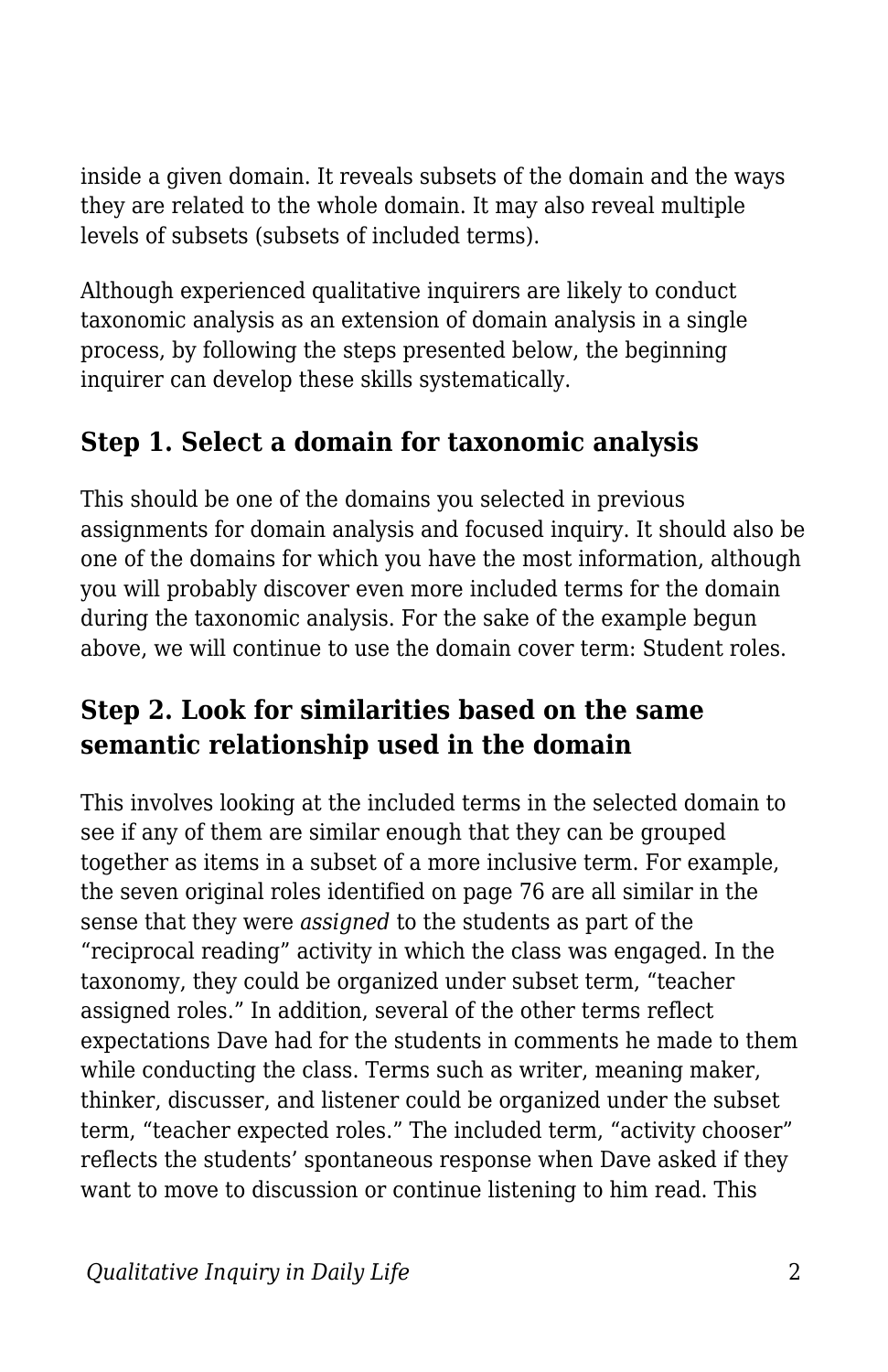term seems to be unique among the terms identified so far; but other related terms may be identified as the analysis continues and they could be grouped under the subset term, "spontaneous roles." The term "reluctant reader" is a term Rob uses to categorize several of the students he has seen in Dave's classes. It isn't so much a classroom role as a more permanent personality role. Other personality roles may show up and they could be grouped with this one using the subset term, "Personality roles."

#### **Step 3. Look for additional included terms**

This step is almost identical to one used during focused inquiry. Structural questions were applied there to identify as many included terms for a given domain as possible. In **this** step, structural questions are asked *for each included* term to discover additional included terms, which are subsets of the first level of included terms. For example, the first level included term "reluctant reader" actually consists of four subset terms according to the information on page 80 of Rob's story. The structural question "What are all the kinds of reluctant readers?" could be used in this step to expand the list of included terms under that category to include: a. those who read well but don't read, b. those who read poorly and don't read, c. those who read well and do read, and d. those who read poorly but do read.

#### **Step 4. Search for larger, more inclusive domains that might include as a subset the domain you are analyzing**

This step involves expansion rather than focus; yet it reveals meaning by searching for relationships between the domain you have selected for focus and other domains. It consists of asking a structural question in reverse: Is this domain a subset of something else? For example, for the domain "Student roles," you might ask, "Is the student roles domain a kind of something else?" A possible answer might be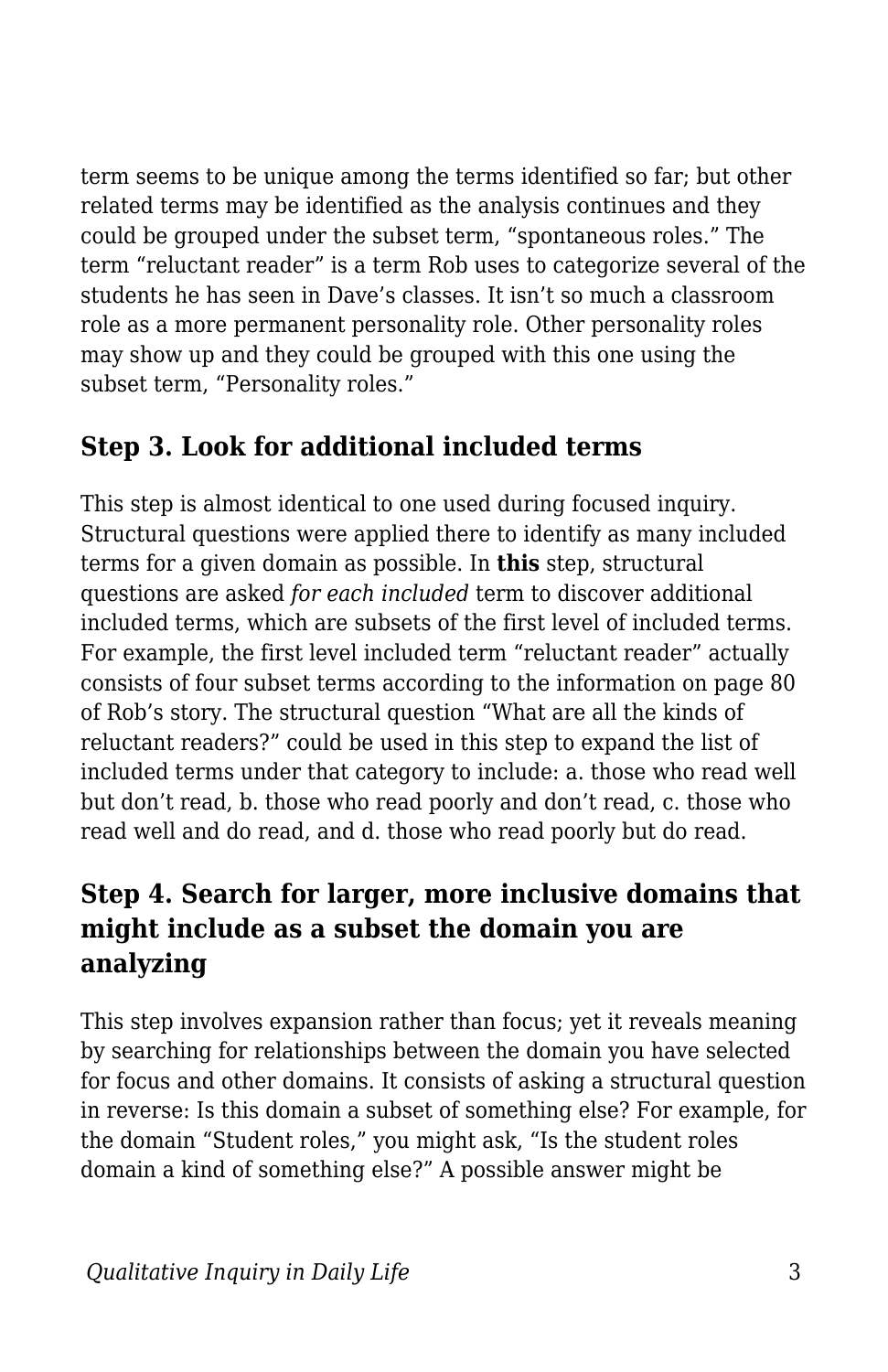"classroom participant roles" which include the teacher's roles, the graduate student's roles, and so on. In turn, all these roles might be considered part of an even more inclusive "super domain" such as "learner roles." Combined with the subsets discovered in step three above, the inclusive domains identified here can form part of a large organizational understanding of the relationships among the meanings participants in this setting assign to their experiences.

#### **Step 5. Construct a tentative taxonomy**

The taxonomy consists of a graphic representation of the relationships among the domains and their subsets of included terms at all identified levels. The tentative taxonomy coming from the analysis of Rob's story discussed in steps 1-4 above might look something like this:

#### **Learner roles**

- 1. Teacher roles
- 2. Graduate student roles
- 3. Student roles
	- 1. teacher assigned roles; reciprocal reading activity roles
		- 1. Summarizer
		- 2. Predictor
		- 3. Clarifier
		- 4. Question-asker
		- 5. Connector
		- 6. Teacher
		- 7. Language appreciator
	- 2. teacher expected roles
		- 1. writer
		- 2. meaning maker
		- 3. thinker
		- 4. discusser
		- 5. listener

*<u>Oualitative Inquiry in Daily Life</u>*  $\frac{4}{4}$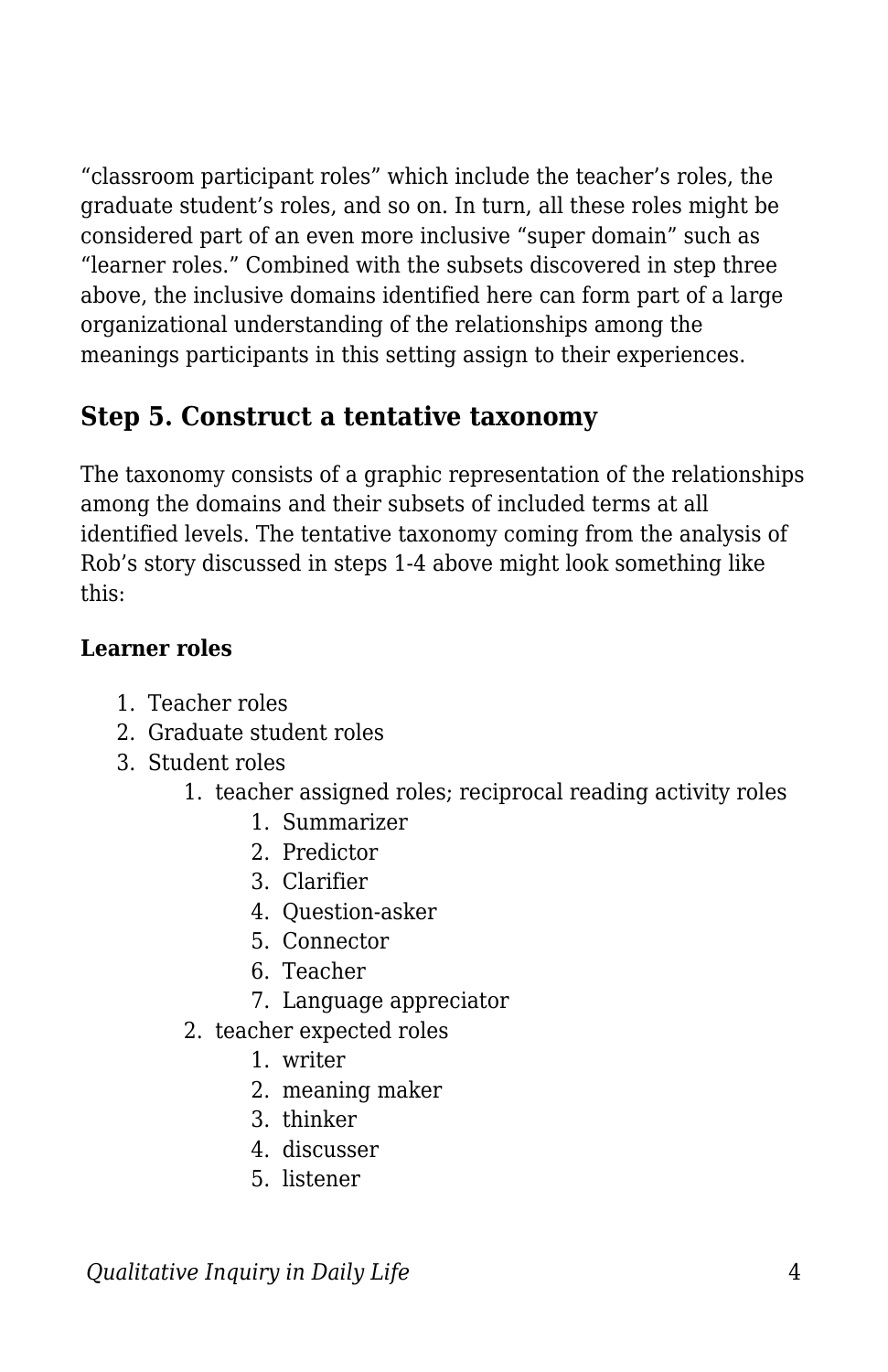- 3. spontaneous roles
	- 1. activity chooser
- 4. personality roles
	- 1. reluctant reader roles
		- 1. those who read well but don't read
		- 2. those who read poorly and don't read
		- 3. those who read well and do read
		- 4. those who read poorly but do read

#### **Step 6. Make focused inquiries to check out the adequacy of your analysis**

Of course, doing the taxonomic analysis described above will raise new questions about the social situation you are studying because you will be trying to find relationships you never even thought about before. So during the analysis steps, plan to return to the field (or at least to your full set of field notes) several times to collect more information (e.g., are there other kinds of "student roles" that you missed during earlier observations? What should be included in the "spontaneous roles" included term which you just discovered besides "activity chooser"? What other "personality roles" are there besides these "reluctant reader" roles? What other "teacher expected roles" are there?). As a result of searching for answers to these questions in this step, the taxonomy will be expanded into the form discussed in the next step. These kinds of focused questions are at the heart of Spradley's process for "reading" the experiences of participants and the discovery of their interpretive stances.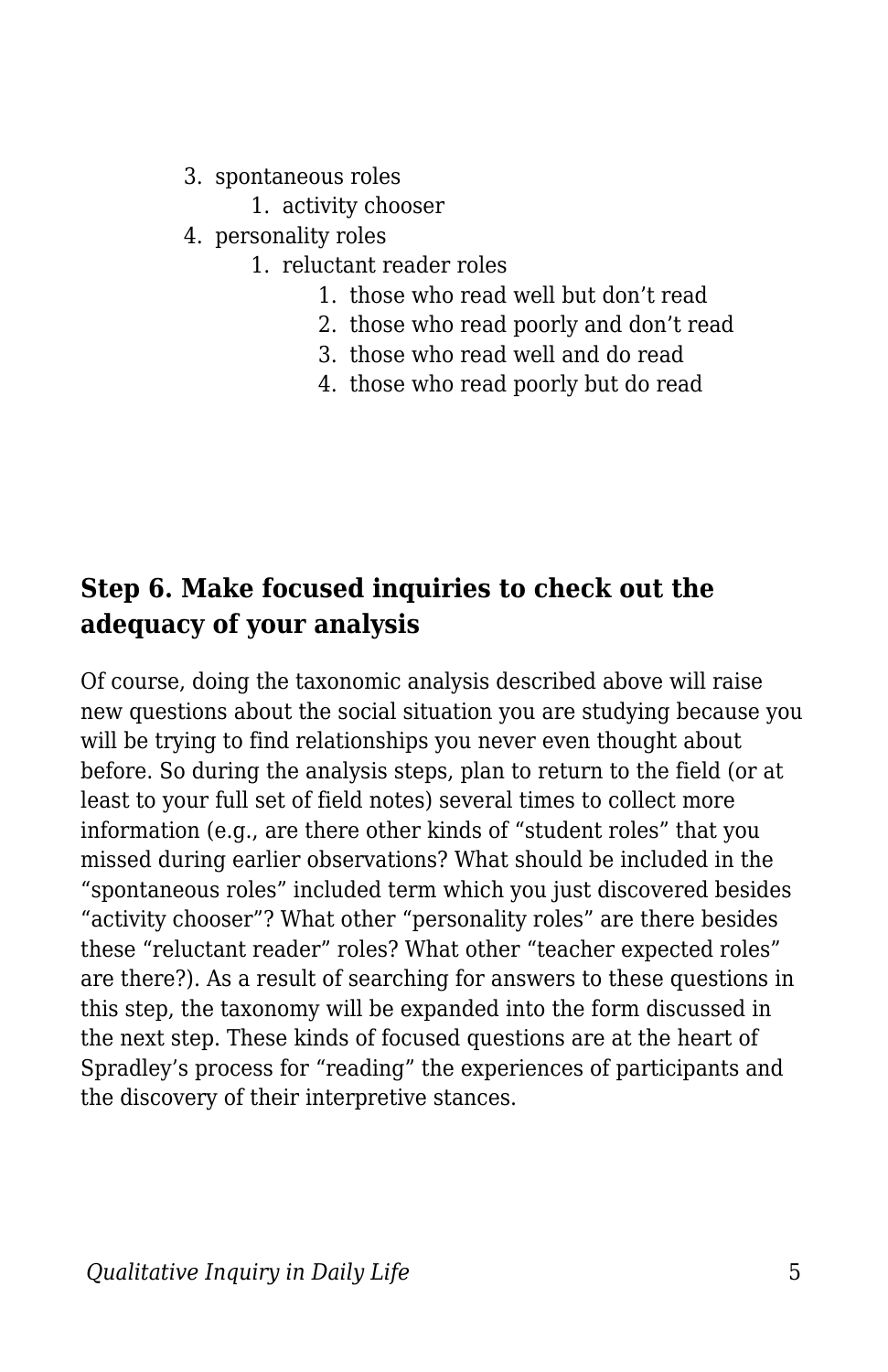#### **Step 7. Construct a completed taxonomy**

Actually, all taxonomies are only approximations of the reality you study. So there is really no such thing as a "complete" taxonomy. However, when you have repeated steps 1-6 a few times for a few selected domains and no longer discover new included terms or relations between terms or between domains, it is time to complete this analysis stage by formalizing the taxonomy using any of several types of figures and a written explanation for the figure. For example, the outline form used below may not seem as helpful to you as a more graphic figure that includes Venn diagrams, or at least lines connecting the various parts of the taxonomy. Feel free to draw pictures, create matrices, or do whatever works for you to capture the summary of your developing taxonomy. All of this analysis information should be appropriately summarized in your field notes and referenced in your audit trail too. Although the following is not a "complete" taxonomy, it is presented to illustrate how the use of focused inquiry and structural questions in step 6 can expand the tentative taxonomy presented in step 5. Page numbers for terms taken from the text are in parentheses.

#### **Learner roles**

- 1. Teacher roles
- 2. Graduate student roles
- 3. Student roles
	- 1. teacher assigned roles; reciprocal reading activity roles (all in this subset are from page 76)
		- 1. Summarizer
			- 1. retell what happens in a story
		- 2. Predictor
			- 1. thinks about what might happen next
			- 2. thinks about what might have happened if a character had acted differently
		- 3. Clarifier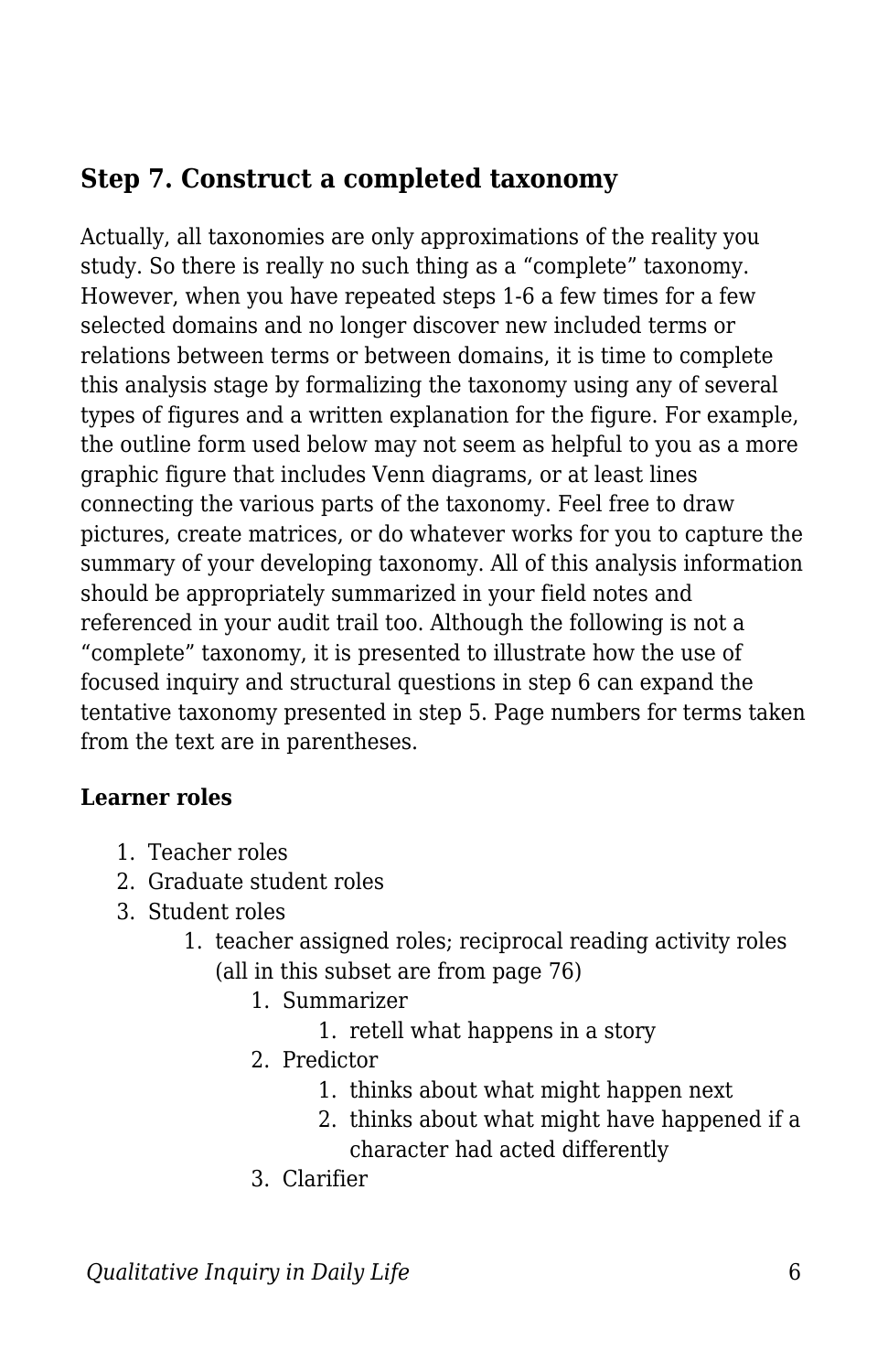- 1. answers questions posed by the questionasker
- 2. guesses at answers to questions posed by the question-asker
- 4. Question-asker
	- 1. asks questions in regards to the text being read
	- 2. asks questions about things that are not clear in the text
	- 3. asks questions that would help explicate the text
		- 1. like wondering why someone did a certain thing
- 5. Connector
	- 1. makes connections between the reading and his/her own life
- 6. Teacher
	- 1. calls on the other students in their various roles
	- 2. records the other students' participation
- 7. Language appreciator
	- 1. notes any particularly noteworthy uses of language in the text
	- 2. explains these noteworthy uses of language
- 2. Switch roles regularly (p78)
- 3. broaden horizons in responding to literature (p78)
- 4. Alternative roles being considered (p79)
- 5. small group membership (p79)
	- 1. reader in a small group (p79)
	- 2. chorus reader (p79)
	- 3. discusser (p79)
- 6. teacher expected roles
	- 1. writer (p82)
		- 1. take notes about readings (p78)
			- 1. to get help in new assigned roles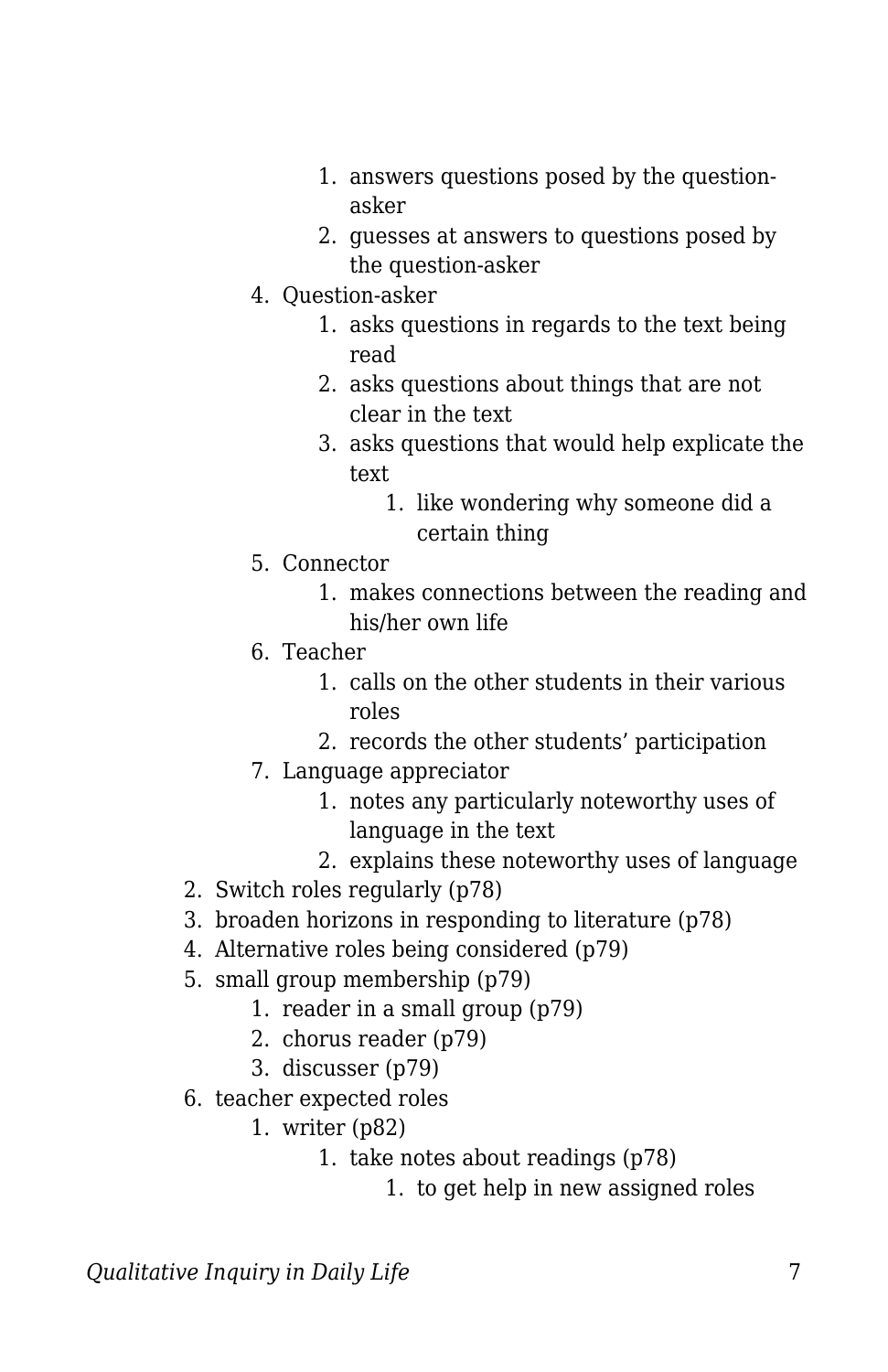#### (p78)

- 2. think on paper (p78)
- 2. meaning maker (p84)
	- 1. responding to teacher's questions about what words "mean" (p84)
		- 1. considering what the teacher says a word does not mean (p84)
		- 2. thinking of a substitute word (p84)
- 3. thinker (p82)
	- 1. on paper (p78)
	- 2. thinking of a substitute word (p84)
	- 3. about the literature the teacher is going to read (p82)
- 4. discusser (p79)
	- 1. of a particular reading (p79)
- 5. listener (p82)
	- 1. to the literature the teacher is going to read (82)
- 7. spontaneous roles
	- 1. activity chooser (p79)
- 8. personality roles
	- 1. reluctant reader roles (p80)
		- 1. those who read well but don't read
		- 2. those who read poorly and don't read
		- 3. those who read well and do read
		- 4. those who read poorly but do read

*Selected inquiry.* Data collection and analysis activities discussed earlier (descriptive observations, domain analysis, focused inquiries, taxonomic analysis) summarized ways to understand a social setting holistically while focusing on certain dimensions for deeper

*Qualitative Inquiry in Daily Life* 8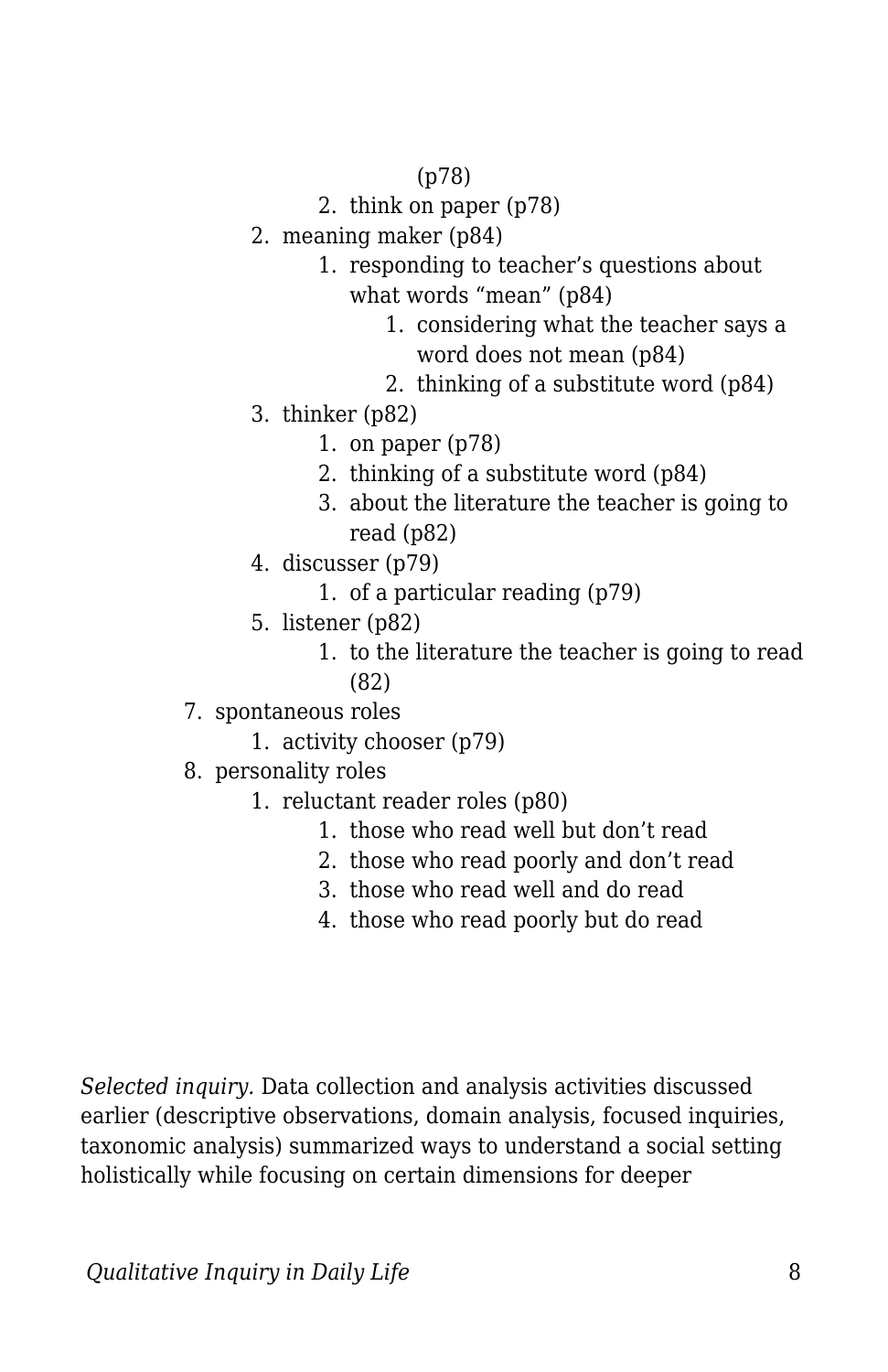understanding. This section of the chapter discusses how selected inquiry is used to deepen that focus even more through the asking of **contrast** questions. **Descriptive questions** provide guidance for conducting a general *descriptive overview of domains within a study.* **Structural questions** *guide inquiry into the relationships among included terms within domains selected for focused attention. And* **contrast questions** guide inquiry into the similarities and differences that exist among the terms in each domain (at all levels– not just among the first level included terms under a given domain cover term but also among the subsets of included terms within included terms, as will be demonstrated below. Understanding participants' meanings requires all three types of information: holistic descriptions, clarified relationships among the parts, and clarified similarities and differences between the parts within domains.

Contrast questions ask, "How are all these things similar to and different from each other?" The answers to these questions constitute **dimensions of contrast** which reveal facets of participants' interpretive stance and meanings and provide a basis for asking more contrast questions during reviews of field notes or while conducting more selected inquiries. Asking and answering these questions nearly always helps the researcher see that there is much more information to collect from the field.

Spradley identifies three basic types of contrast questions, which yield dimensions of contrast:

*a.* **Dyadic contrast questions** which compare two members (included terms or subsets of terms within included terms) of a single domain by asking, "In what ways are these two things similar and different?" For example, in the domain "Student roles," one might ask, "What are the differences between the included terms 'teacher assigned roles' and 'teacher expected roles'?" There are several possible answers to this question, which constitute possible dimensions of contrast for interpreting students' experiences.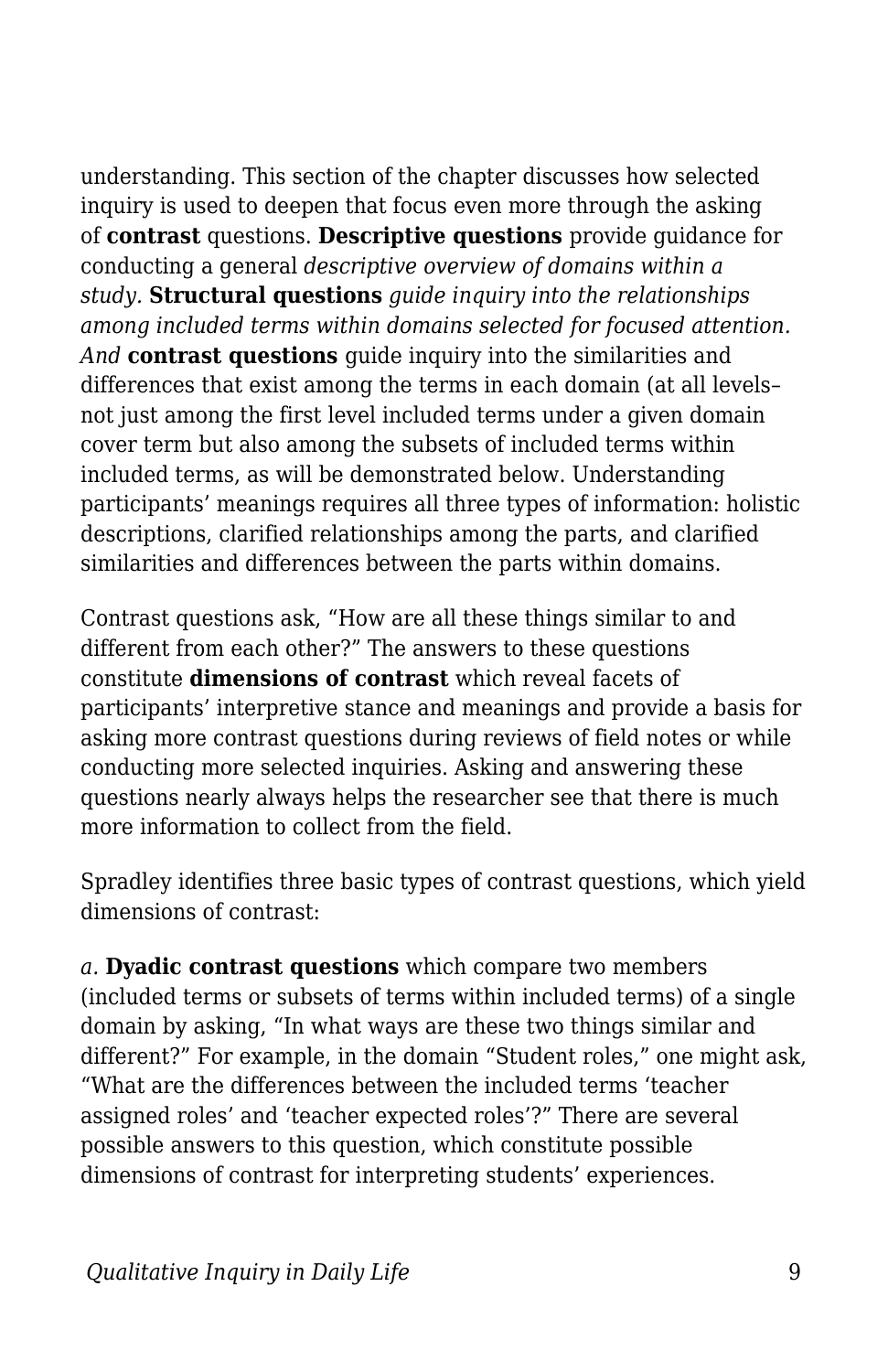For example, while the two terms are obviously similar in the sense that the expectations *and* the assignments come from the teacher to the students, the teacher assigned roles are *temporary* while teacher expected roles are *permanent*. Also, teacher assigned roles apply to *specific students* in those particular roles while teacher expected roles are expected of *all students*. Another dimension of contrast that is revealed by asking this contrast question is the fact that students can be held *immediately accountable* for filling their assigned roles while they may or *may not ever be held accountable* by the teacher for filling the expected roles. Many other dimensions of contrast could be added to these three by continuing to ask this dyadic contrast question regarding these two included terms.

*b.* **Triadic contrast questions** in which the researcher looks at three included terms within a domain at once (or among subsets of included terms) and asks, "Which two are most alike in some way, but different from the third?" By asking this contrast question many times about all the terms previously identified in a domain (and even among domains within a super domain), the inquirer can discover both similarities and differences at the same time.

For example, one of the included terms in the domain of student roles is "teacher expected roles." Within that included term, one of the roles is "thinker." Within *that* role, three kinds of thinking were identified in Rob's story: 1) thinking on paper, 2) thinking of a substitute word, and 3) thinking about the literature the teacher is going to read. By asking the triadic contrast question, "Which two of these kinds of thinking are most alike in some way, but different from the third?" you might come up with dimensions of contrast such as: 1. the use of paper versus thinking in one's head (identified by noting that the first way of thinking is different from the second two on this dimension), or 2. thinking about a specific issue versus thinking generally (identified by noting that the second kind of thinking– about a specific word, is different from the first and third kinds of thinking, on this dimension). These similarities and differences reveal some of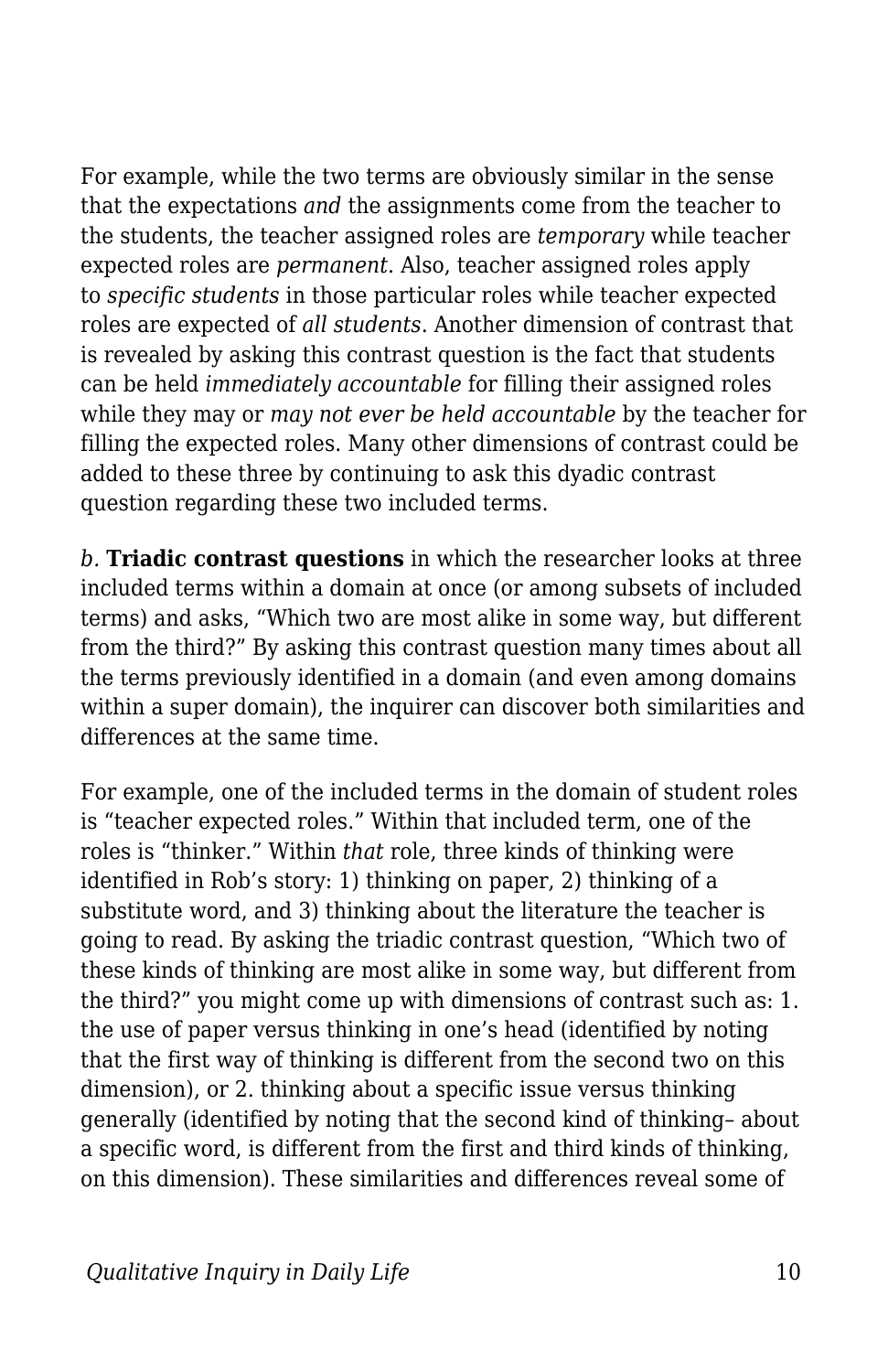the characteristics of thinking and the meaning behind students' behaviors and the teacher's expectations.

*c.* **Card-sorting contrast questions** allow the informant or the inquirer to compare *all* the identified terms (included terms and their subset terms) of a large domain to each other to identify differences and similarities. Each term is written on a card and then the person asking the contrast questions reads through the cards asking themselves, "Are there any differences among these things?" If the items do not seem different in any way, they are placed in a single pile. When the person doing the sorting comes to the first item that appears different for any reason at all, they place that card in a new pile. Now with two piles, the sorter continues to sort the cards until they find one that does not fit in either of the piles; then they start a third pile, and so on until all the cards are sorted into piles. All the items within a pile are considered to be similar. Cards in different piles contrast with one another. The piles constitute dimensions of contrast, which the inquirer attempts to name and describe. Illustrating this use of contrast questions here is too complex; but you should try it with your own project.

It is possible that even after searching your field notes using contrast questions, you will not identify any dimensions of contrast. However, it is likely that you will have identified domains and categories of included terms within those domains. By returning to the field and using selective observations and interviews, you should begin to identify those differences. Once you have discovered one or two differences, you may still need to discover more; continued use of contrast questions while reviewing field notes and during selective inquiry should help you do this. Once you have discovered a dimension of contrast that applies to two or more terms in a domain, you may still want to find out if it applies to the other members of that domain. Again, this may involve more selected observations and interviews in addition to reviewing field notes with these contrast questions in mind.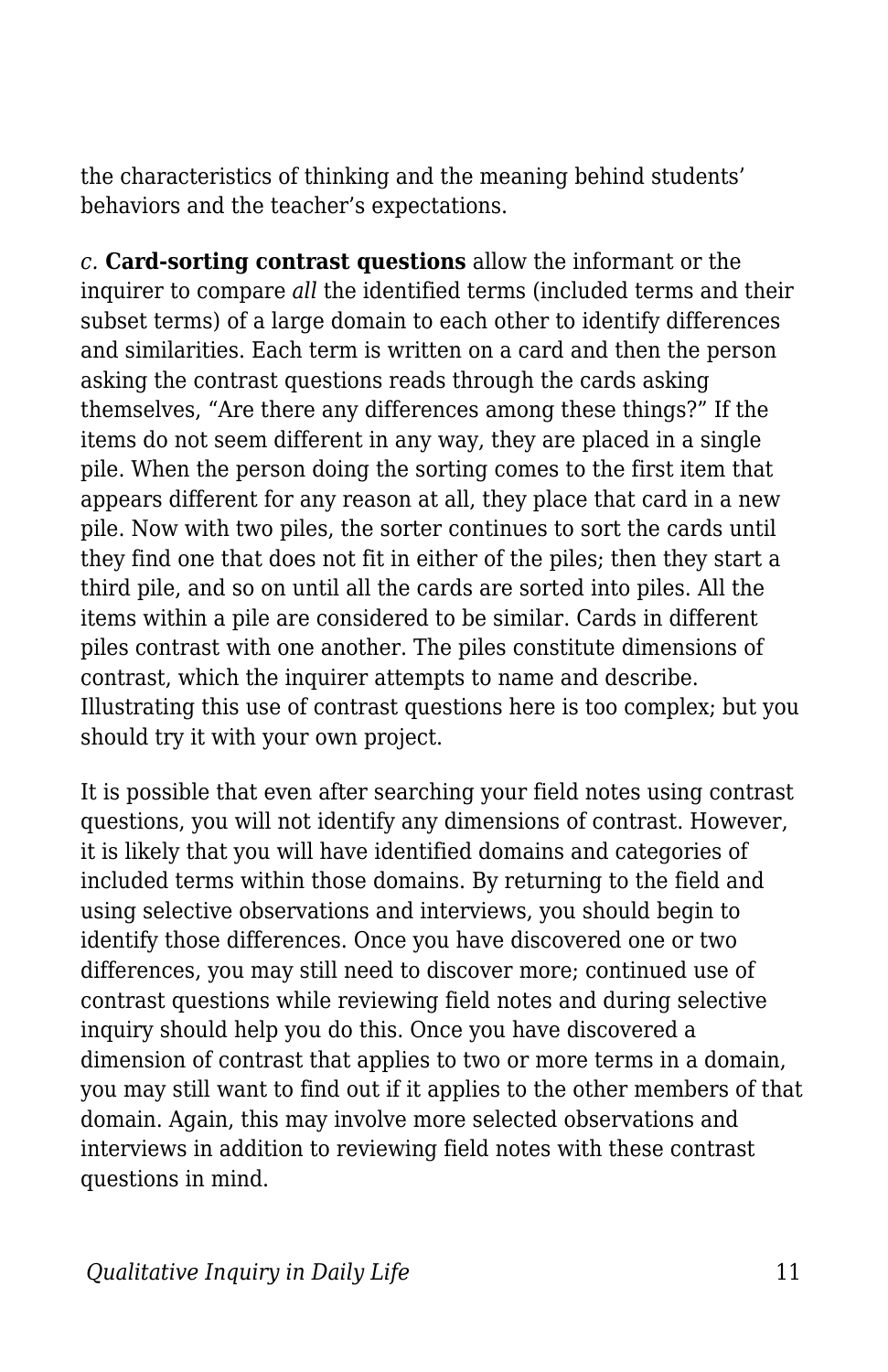## **Steps for Making Selected Inquiries**

The following steps should guide you in making selected inquiries:

#### **Step 1. Select one or more domains of interest from among those already used for focused observations and taxonomic analysis.**

For the example used so far, that is the domain of "student roles."

### **Step 2. While reviewing the elements of the selected domain(s), write out several contrast questions (dyadic and triadic) which juxtapose those elements**

For example, "What are the differences between the included terms 'teacher assigned roles' and 'teacher expected roles'?" or "Which two of these kinds of thinking are most alike in some way, but different from the third?" were contrast questions illustrated earlier.

#### **Step 3.Review your field notes, asking the many contrast questions you have identified and writing your tentative answers into another section of the field notes.**

Again, the example of tentative answers to these questions given above is illustrative.

### **Step 4. Write each of the terms in the domain on separate cards or sheets of paper and conduct a cardsorting contrast exercise, again writing the results of**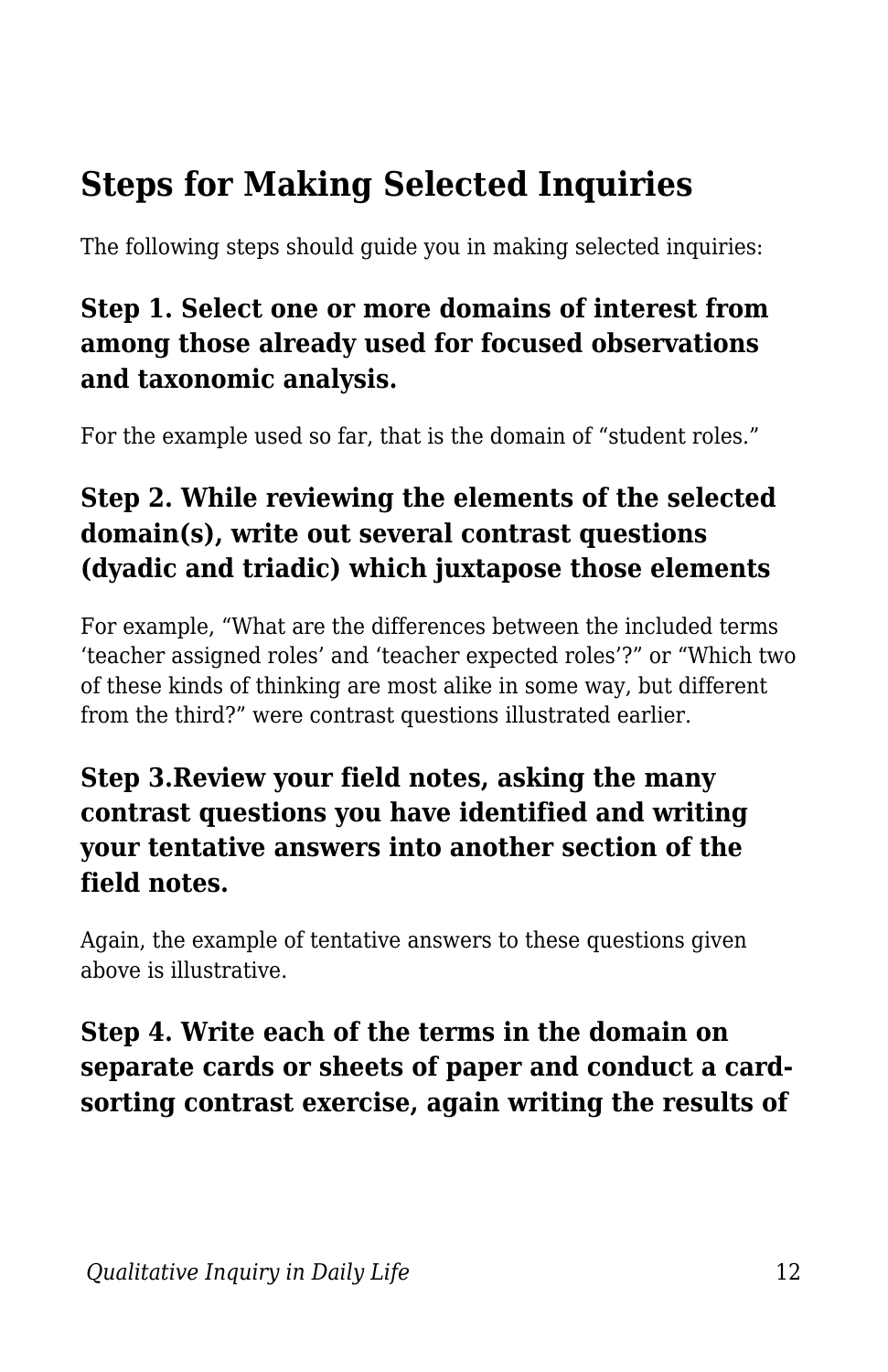**this analysis into your field notes.**

**Step 5. Return to the field setting in which you are conducting your study and conduct selective inquiries to answer any of the contrast questions you could not answer with field notes you already had collected. Look for additional differences among domain terms.**

## **Componential analysis**

Previous chapters and sections of this chapter have discussed several ways to gather and organize data during a qualitative study. Domain analysis helps researchers discover patterns in the descriptive detail of field notes; taxonomic analysis organizes elements in domains into cohesive structures, which are revealed through focused inquiries. Selective inquiries take another step by identifying contrasts and similarities among elements in the domains. This section of the chapter introduces componential analysis as a way to organize and represent these newly discovered contrasts to help you as an inquirer take a better "reading" of the experiences of people in your inquiry setting and the interpretations and meanings they associate with their experiences.

People's interpretations and meanings are associated with domains, included terms, dimensions of contrast, taxonomies, etc. because these analytic categories help the inquirer distinguish among examples from various categories. For example, clarifying the differences between teacher assigned and teacher expected student roles helps the inquirer understand the experiences of both the students and the teacher in that setting much better. How the students respond to those roles will make more sense to the inquirer with this understanding.

**Componential analysis** includes the entire process of searching for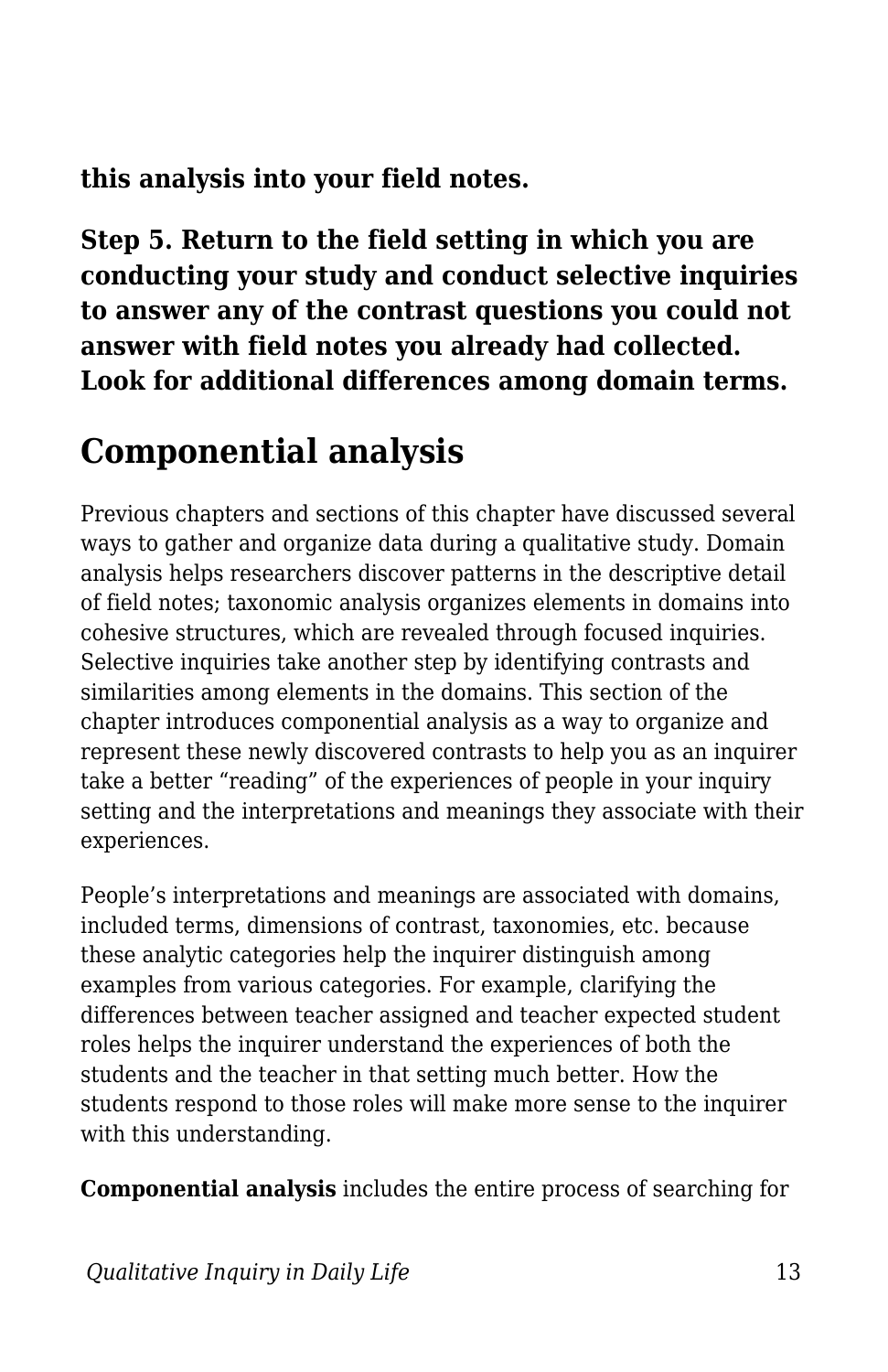dimensions of contrast as described above, entering this information into a chart Spradley calls a **paradigm chart** *and then verifying the accuracy of these analyses through further data gathering in the field. The paradigm chart organizes the categories of a domain with their attributes displayed across several dimensions of contrast as illustrated in figures below (adapted from Spradley):*

*Features of a paradigm chart*

*Domain name Dimensions of Contrast and categories: I II III*

*Domain or included term Attribute 1 Attribute 2 Attribute 3 Domain or included term Attribute 1 Attribute 2 Attribute 3*

*Domain or included term Attribute 1 Attribute 2 Attribute 3 Etc.*

In a paradigm chart, the items in the rows associated with a given domain or included term are the attributes associated with that category. The columns represent the dimensions along which the attributes of the categories contrast with one another. This tool can be used to analyze any domains discovered in a qualitative study.

There are eight basic steps doing a componential analysis:

#### **Step 1. Select a domain for analysis**

This may consist of any domain for which you have conducted selective inquiry and for which you have some identified contrasts. However, Spradley recommends that to learn to use componential analysis, one ought to start with a domain consisting of fewer than ten included terms. As before, the domain used for illustration here is "student roles."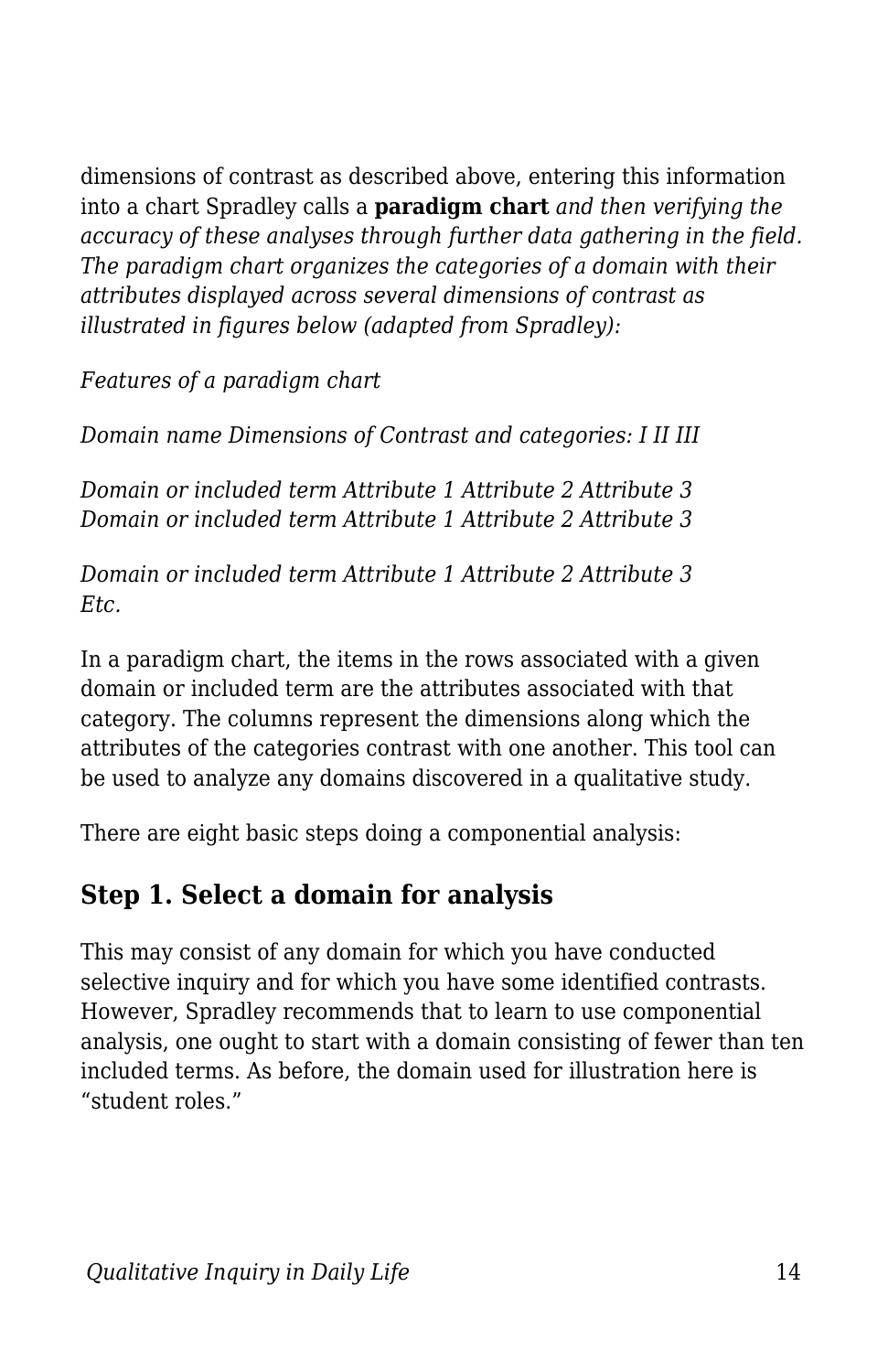### **Step 2. Inventory all contrasts previously discovered**

During earlier analysis and through the use of contrast questions and selective inquiries, many statements of contrasts and dimensions of contrast should have been recorded in your field notes. Spradley suggests each of these statements, for the selected domain, be written onto separate sheets of paper to compile a list of contrasts. This could also be done very efficiently with a computer word processing program. Examples from Rob's study include:

- 1. Teacher assigned roles are *temporary* while teacher expected roles are *permanent* (a dyadic contrast).
- 2. Teacher assigned roles apply to *specific students* in those particular roles while teacher expected roles are expected of *all students* (a dyadic contrast).
- 3. Students can be held *immediately accountable* for filling their assigned roles while they may or *may not ever be held accountable* by the teacher for filling the expected roles (a dyadic contrast).
- 4. Student thinking roles vary in whether they use paper and writing versus thinking in their head (a triadic contrast)
- 5. Student thinking roles vary in whether they are thinking about a specific issue versus thinking generally (a triadic contrast).

#### **Step 3. Prepare a paradigm worksheet**

A paradigm worksheet is a large sheet of paper (or computer spread sheet) with an empty paradigm chart, except for the domain categories, which are listed down the left hand column as shown in the Figure below.

*Domain Categories: Dimensions of Contrast "Student Roles" I II III IV 1. teacher assigned roles a. reciprocal reading activity roles*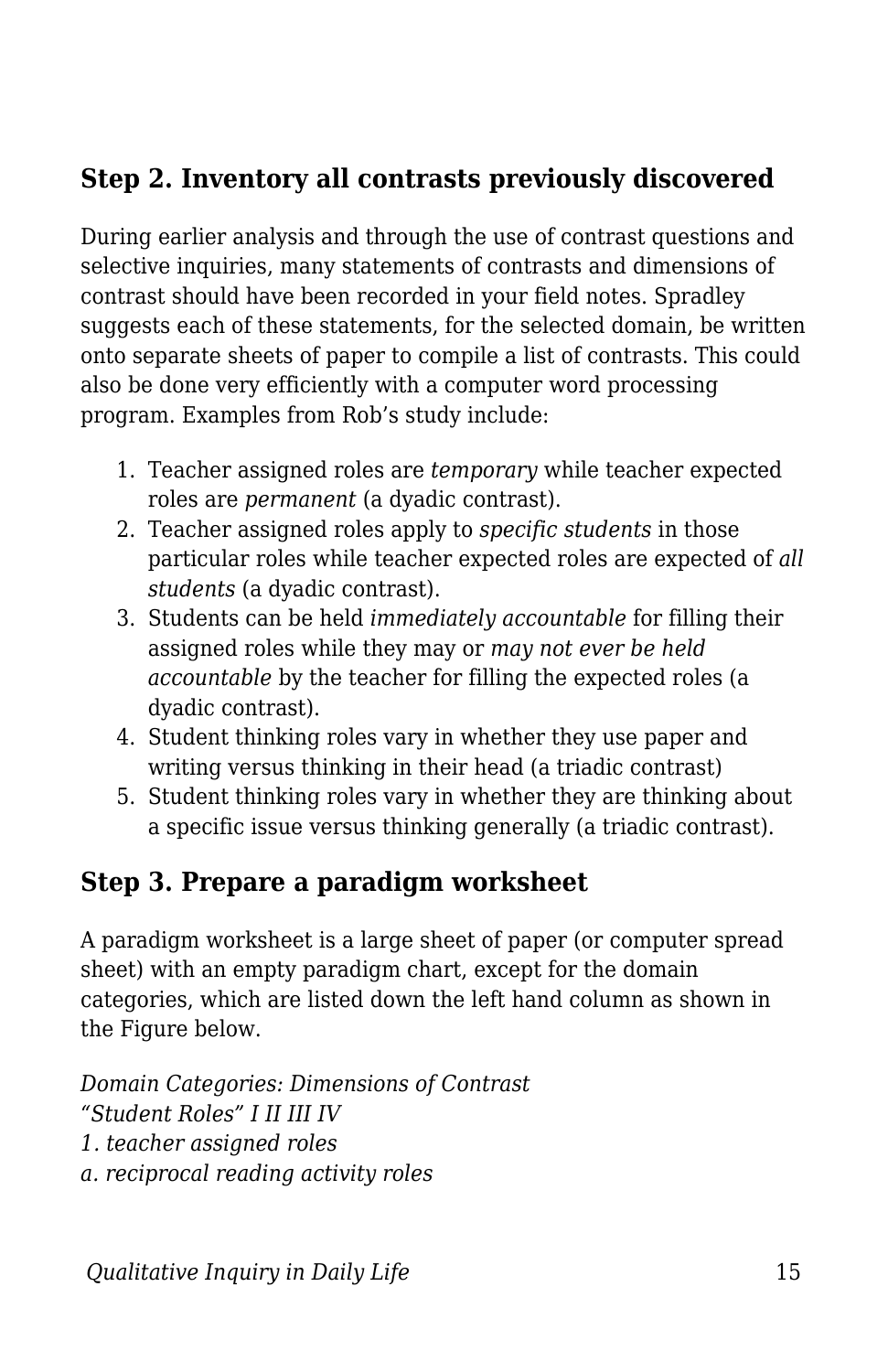1. Summarizer

a) retell what happens in a story

- 2. Predictor
	- a) thinks about what might happen next

b) thinks about what might have happened if a character had acted differently

- 3. Clarifier
	- a) answers questions posed by the question-asker
	- b) guesses at answers to questions posed by the question-asker
- 4. Question-asker
	- a) asks questions in regards to the text being read
	- b) asks questions about things that are not clear in the text
	- c) asks questions that would help explicate the text
	- (1) like wondering why someone did a certain thing
- 5. Connector

a) makes connections between the reading and his/her own life

- 6. Teacher
	- a) calls on the other students in their various roles
	- b) records the other students' participation
- 7. Language appreciator

a) notes any particularly noteworthy uses of language in the text

b) explains these noteworthy uses of language

- b. Switch roles regularly (p78)
	- $\bullet$  broaden horizons in responding to literature (p78)
- c. Alternative roles being considered (p79)
	- 1. small group membership (p79)
		- a) reader in a small group (p79)
		- b) chorus reader (p79)
		- c) discusser (p79)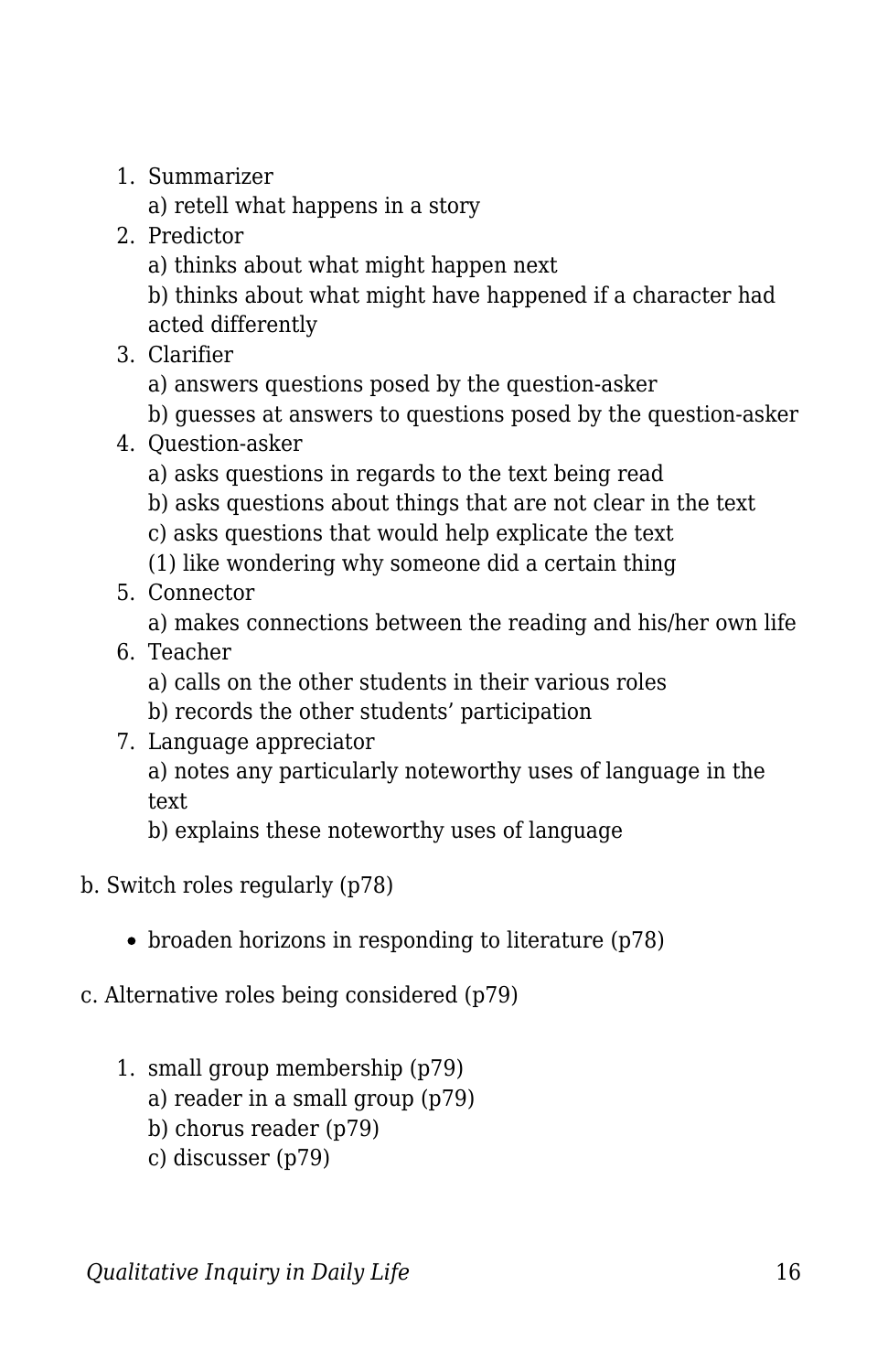- *2. teacher expected roles*
- *a. writer (p82)*
	- 1. take notes about readings (p78) a) to get help in new assigned roles
	- 2. think on paper (p78)
- b. meaning maker (p84)
	- 3. responding to teacher's questions about what words "mean" (p84) a) considering what the teacher says a word does not mean (p84) b) thinking of a substitute word (p84)
- c. thinker (p82)
	- 4. on paper (p78)
	- 5. thinking of a substitute word (p84)
	- 6. about the literature the teacher is going to read (p82)
- d. discusser (p79)
	- 7. of a particular reading (p79)
- e. listener (p82)
	- 8. to the literature the teacher is going to read (82)
- *3. spontaneous roles*
- *a. activity chooser (p79)*
- *4. personality roles*
- *a. reluctant reader roles (p80)*

*<u>Oualitative Inquiry in Daily Life</u> 17*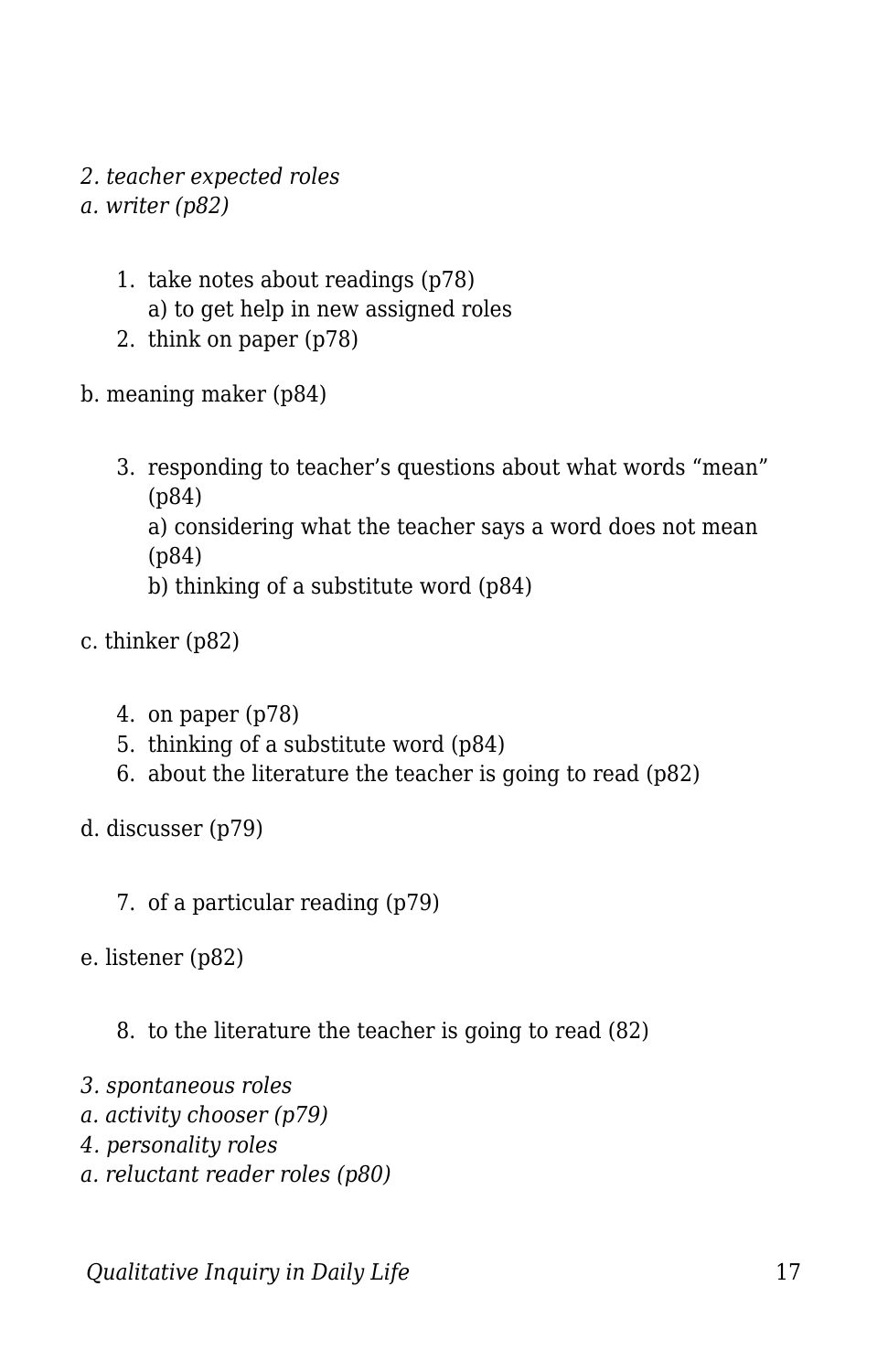- 1. those who read well but don't read
- 2. those who read poorly and don't read
- 3. those who read well and do read
- 4. those who read poorly but do read

#### **Step 4. Identify dimensions of contrast that have binary values**

A simple way to identify dimensions of contrast for the columns in the paradigm worksheet is to use dichotomies or binary values. For each category, the contrasts identified in step 2 can be restated so the category is either characterized by that contrast or it is not. For example, either a student role is permanent or it is not. Likewise, students may be held accountable for filling a role or not. The worksheet presented in step 3 is expanded during this step to include a variety of dimensions of contrast with "yes" or "no" in the intersecting cells as shown in the Figure below. Question marks (?) are inserted if more information is needed or a simple yes or no is overly simplistic (a shorter set of domain categories is used to save space):

#### *Domain Categories: Dimensions of Contrast*

*"Student Roles" Permanent? Temporary? Accountable?*

- *1. teacher assigned roles N Y Y*
- *a. reciprocal reading activity roles N Y Y*
- *b. Switch roles regularly (p78) N Y Y*
- *c. Alternative roles being considered (p79) N Y ?*
- *2. teacher expected roles Y N ?*
- *a. writer (p82) Y N Y*
- *b. meaning maker (p84) Y N N*
- *c. thinker (p82) Y N ?*
	- 1. on paper  $(p78)$  Y N Y
	- 2. thinking of a substitute word (p84) N Y N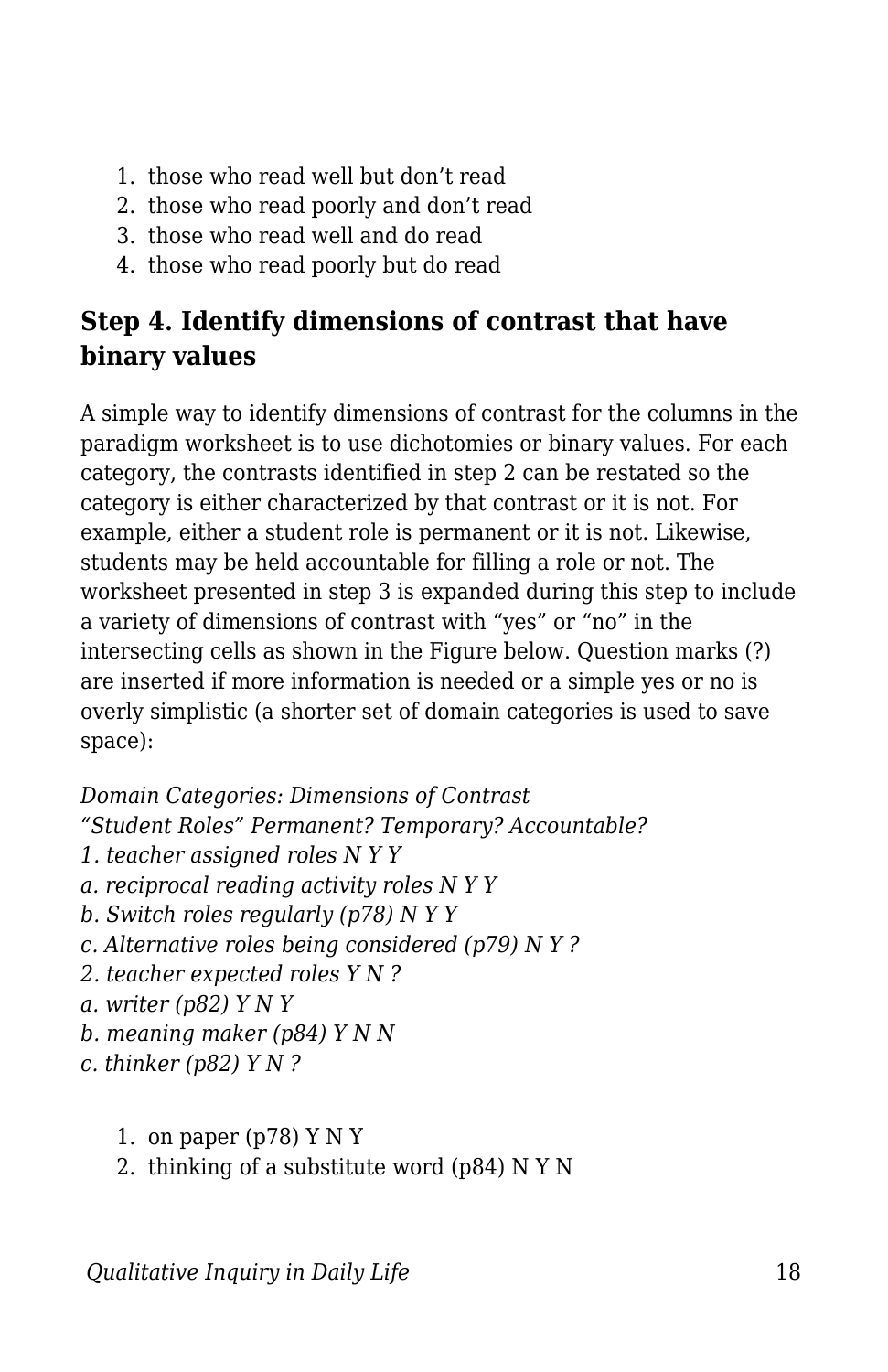### **Step 5. Combine closely related dimensions of contrast into ones that have multiple values**

Step four was a simple way to begin identifying dimensions of contrast and to classify domain category attributes. However, binary dimensions of contrast can almost always be combined because they are usually related. This combination allows many more dimensions of contrast to be added to the growing paradigm worksheet. The simpler example presented in step four would be modified to look something like the paradigm worksheet in the Figure below:

*Domain Categories: Dimensions of Contrast "Student Roles" Permanence of Role? Accountable? 1. teacher assigned roles Temporary Y a. reciprocal reading activity roles Temporary Y b. Switch roles regularly (p78) Temporary Y c. Alternative roles being considered (p79) Temporary ? 2. teacher expected roles Permanent ? a. writer (p82) Permanent Y b. meaning maker (p84) Permanent N c. thinker (p82) Permanent ?*

- 1. on paper (p78) Permanent Y
- 2. thinking of a substitute word (p84) Temporary N

*3. spontaneous roles Temporary N*

### **Step 6. Prepare contrast questions for missing attributes**

Paradigm worksheets quickly reveal the kinds of information one still needs to collect by graphically displaying incomplete dimensions of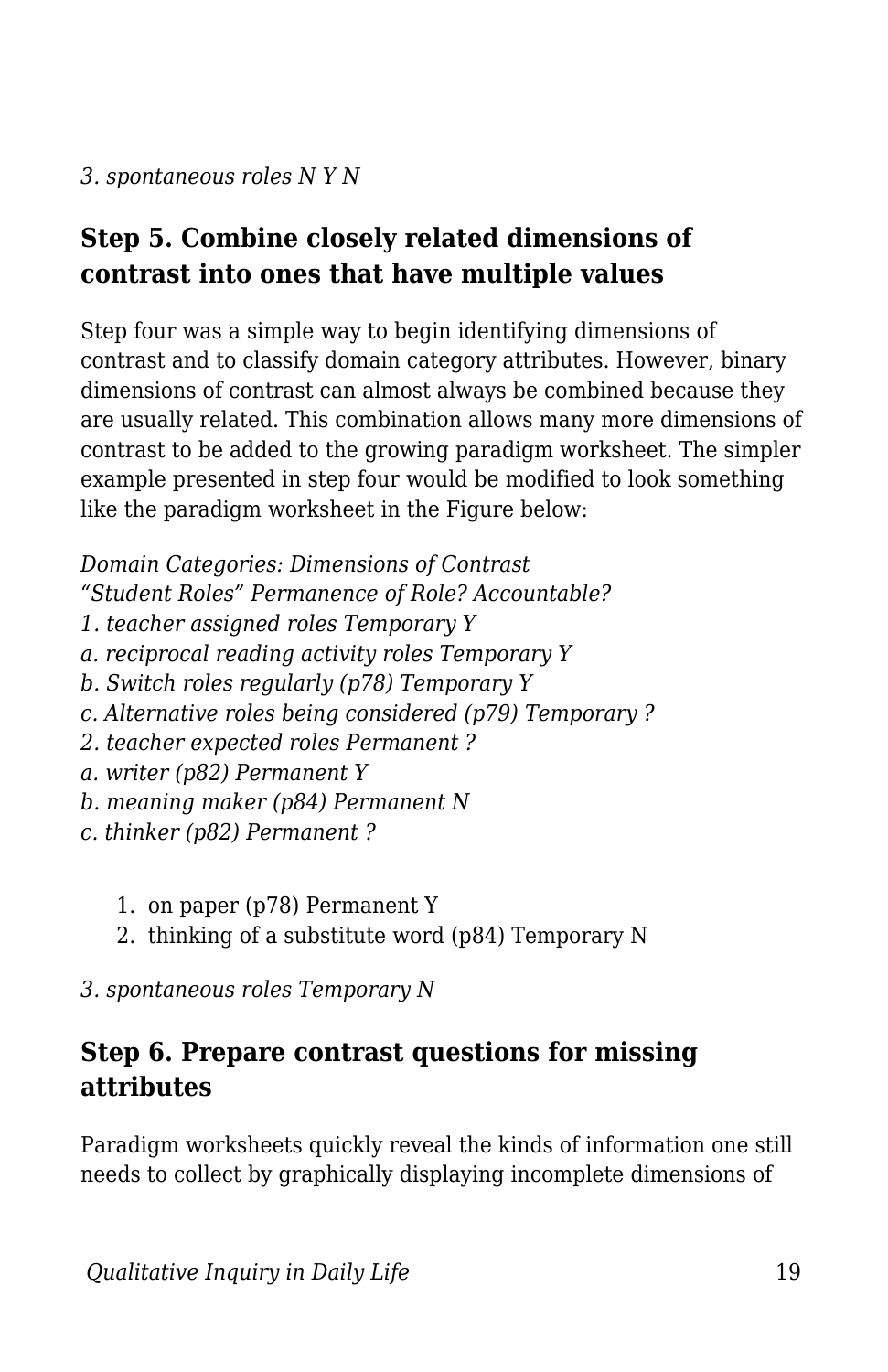contrast (showing you which domain categories have incomplete attribute descriptions!. Although the example presented above is fairly simple and all the cells are filled, it would be helpful to get more information about the cells with question marks still in them. Contrast questions could be identified to guide additional data gathering as described in step seven below. For example, one might ask, "Are there some student roles being considered for which students would be accountable and others for which they would not?" Or "What are the circumstances under which students would be accountable?"

#### **Step 7. Conduct selective inquiries to discover missing information**

As suggested in step six, the paradigm worksheet should identify areas for further fieldwork to answer the additional contrast questions. Spradley warns that few studies will answer all questions; however, the researcher will have a much more complete understanding of the domain he or she is studying by following this process, even if it is not complete.

#### **Step 8. Prepare a "complete" paradigm**

After returning to the field and revising the paradigm worksheet with new information as many times as the project requires (the researcher must decide how often this will be in terms of inquiry objectives, resources, and so on), a final paradigm chart is generated for each selected focus domain. Such charts can be presented in the final report with discussion of selected attributes and relationships. For example, the evolving chart illustrated above might now look like this (again, only showing part of the entire chart given space limitations):

*Domain Categories: Dimensions of Contrast "Student Roles" Permanence of Role? Accountable? 1. teacher assigned roles Temporary Y a. reciprocal reading activity roles Temporary Y*

*<u>Oualitative Inquiry in Daily Life</u> 20*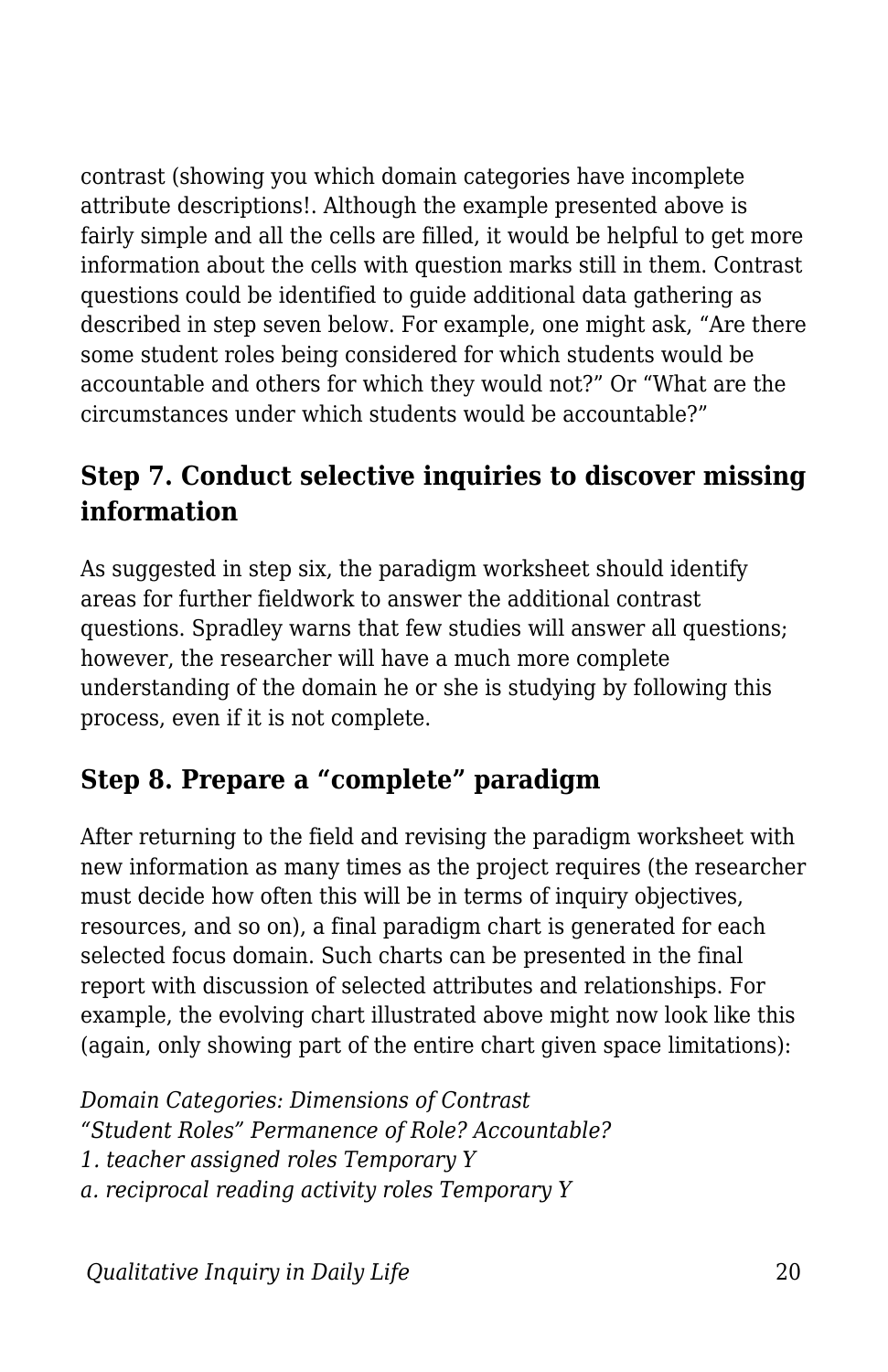- *b. Switch roles regularly (p78) Temporary Y*
- *c. Alternative roles being considered (p79) Temporary N*
- *2. teacher expected roles Permanent Variably*
- *a. writer (p82) Permanent Y*
- *b. meaning maker (p84) Permanent N*
- *c. thinker (p82) Permanent Both*
	- 1. on paper (p78) Permanent Y
	- 2. thinking of a substitute word (p84) Temporary N
- *3. spontaneous roles Temporary N*

## **Synthesis**

In addition to these "analytic" approaches to discovering the interpretive stances of the people you study, Spradley and others suggest that you can look across your field notes for broad themes. Spradley identifies several possible "universal themes" to consider; but these are couched in terms of theories and constructs used by anthropologists. Rather than restrict yourself to his categories, you should stand back from your analysis and think about synthesizing your experiences from time to time in your own words and concepts or in the words of the students, staff, and others you are working with in your inquiry. Look for patterns that speak for themselves. You may think there is too much detail to ever pull it all together. Perhaps you should only pull parts of it together. But let these patterns emerge from the experiences you have had and that you have documented from the lives of others.

In addition to these "skimming of the cream" kinds of syntheses which don't dwell on the details, you should draw upon the results of the various forms of analysis to "tell a story" of your readings of the stories people in your study have told you. This will be the focus of Chapter 9.